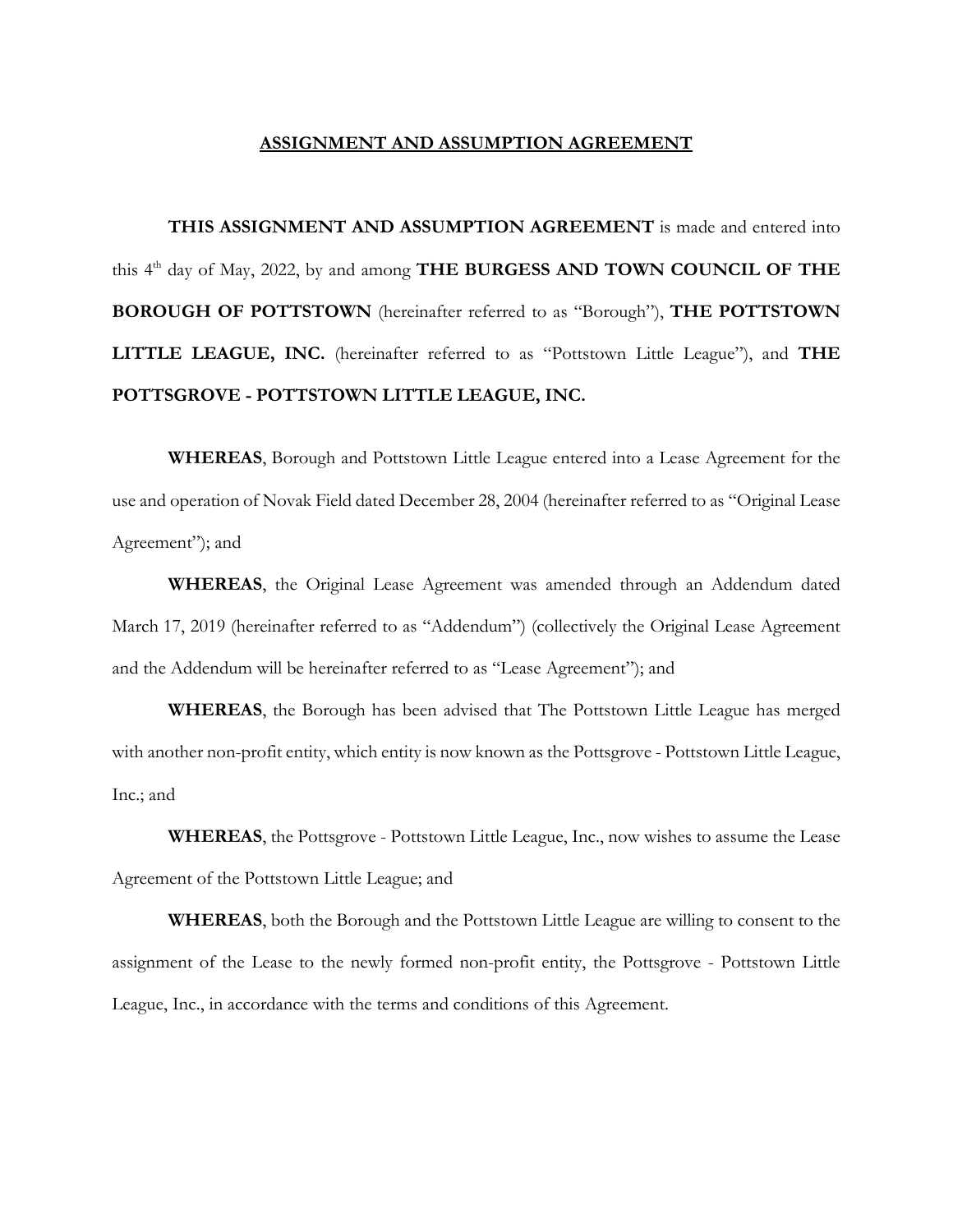**NOW, THEREFORE**, in consideration of the recitals set forth above and for other good and valuable consideration, the adequacy and sufficiency of which is hereby acknowledged and technically legally bound, the parties hereby agree as follows:

- 1. Recitals. The recitals of this Agreement set forth above are incorporated herein as if set forth fully at length.
- 2. Assignment by Pottstown Little League. Subject to the terms of this Agreement, Pottstown Little League hereby assigns, grants, conveys and transfers to the Pottsgrove - Pottstown Little League, Inc., all of its rights, duties and obligations set forth in the Lease.
- 3. Assumption by Pottsgrove Pottstown Little League Inc. The Pottsgrove Pottstown Little League, Inc., hereby assumes all of the Pottstown Little League's rights, duties and obligations under the Lease.
- 4. Consent of the Borough. The Borough hereby consents to the Assignment and Assumption of all rights, duties and obligations from Pottstown Little League to Pottsgrove - Pottstown Little League, Inc., as described in this Agreement.
- 5. Lease Agreement Remains Unchanged. Except as expressly set forth in this Assignment, the parties agree that nothing contained herein shall in any way supersede, modify, replace or amend any of the rights, duties and obligations set forth in the Lease.
- 6. Effective Date. This Assignment shall become effective upon execution of this Assignment by all parties.